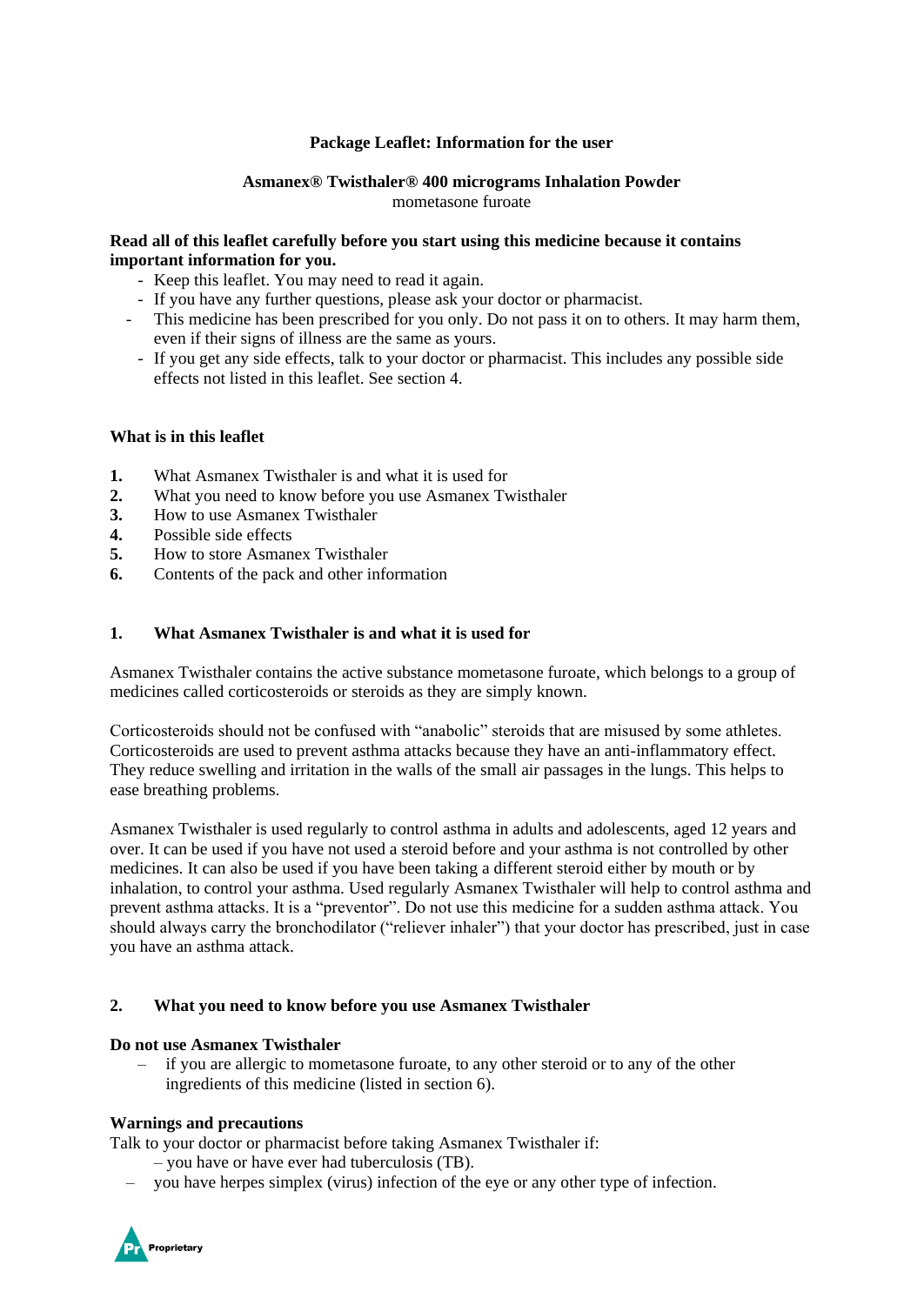– you develop thrush (white patches in your mouth or on your throat) as this may need treatment. Your doctor may also tell you to stop using Asmanex Twisthaler for a while or may decide to treat you with a different type of inhaler. Rinsing your mouth with water or a mouthwash solution and then spitting this out without swallowing after you have finished taking your dose will help to prevent thrush.

Contact your doctor if you experience blurred vision or other visual disturbances.

### **Important things to remember when using Asmanex Twisthaler**

- Get medical help immediately if you start wheezing or have difficulty breathing shortly after using Asmanex. These symptoms may be an "allergic" reaction to this medicine.
- You should always have a bronchodilator inhaler (a 'reliever' inhaler) with you to quickly relieve the symptoms of an asthma attack (such as coughing, wheezing and tightening of the chest).
- If you have an asthma attack and the attack does not improve after you use a 'reliever' inhaler or if your peak flow measurement falls (your doctor will tell you the peak flow numbers that are right for you), you should get medical help straight away. Tell your doctor as your asthma may be getting worse and you may need to change your medicine.
- You may need to also take steroid tablets or syrup during a severe asthma attack, during other illnesses or during times of stress. Your doctor may give you some steroid tablets or a syrup to carry with you as well as a steroid warning card, which will give you advice on when and how to use them.
- If you are taking Asmanex and reducing the dose of steroid tablets or syrup you take, you may start to get symptoms such as itchy, watery eyes or rash, which were controlled before. Your doctor will tell you how to control these symptoms. During this time, if you begin to notice joint or muscle pain, feelings of depression, tiredness or lethargy, you should tell your doctor.
- While using inhaled corticosteroids, patients should avoid coming into contact with anyone who has measles or chicken pox. If you do come into contact with anyone who has either of these infections tell your doctor. This is particularly important for children.
- Treatment with medicines like Asmanex Twisthaler may alter the normal levels of steroids in your body. One effect of this might be that adolescents being treated for a long time might grow more slowly. Your doctor will probably check your height from time to time.
- All steroids, especially when used for a long time, may alter the way your adrenal gland works. Your doctor can carry out a blood test to check this.
- Remember to take this medicine, and any others that you are taking, with you if you have to go into hospital.
- Your doctor may test your lungs during your treatment, especially if you are about to stop taking corticosteroid tablets.

# **Children and adolescents**

There are no data available and should not be used in children less than 12 years of age.

# **Other medicines and Asmanex Twisthaler**

Tell your doctor or pharmacist if you are taking, have recently taken, or might take any other medicines, including medicines obtained without a prescription. This also includes medicines to treat a fungal or viral infection, such as ketoconazole, itraconazole, ritonavir, nelfinavir or cobicistat. These medicines can increase the amount of steroid in your blood.

Some medicines may increase the effects of Asmanex Twisthaler and your doctor may wish to monitor you carefully if you are taking these medicines.

It is also important to tell your doctor before you start to use Asmanex Twisthaler if you are taking other steroids, either by injection, by mouth or inhaled. Your doctor will tell you how to adjust the dose of these other steroids.

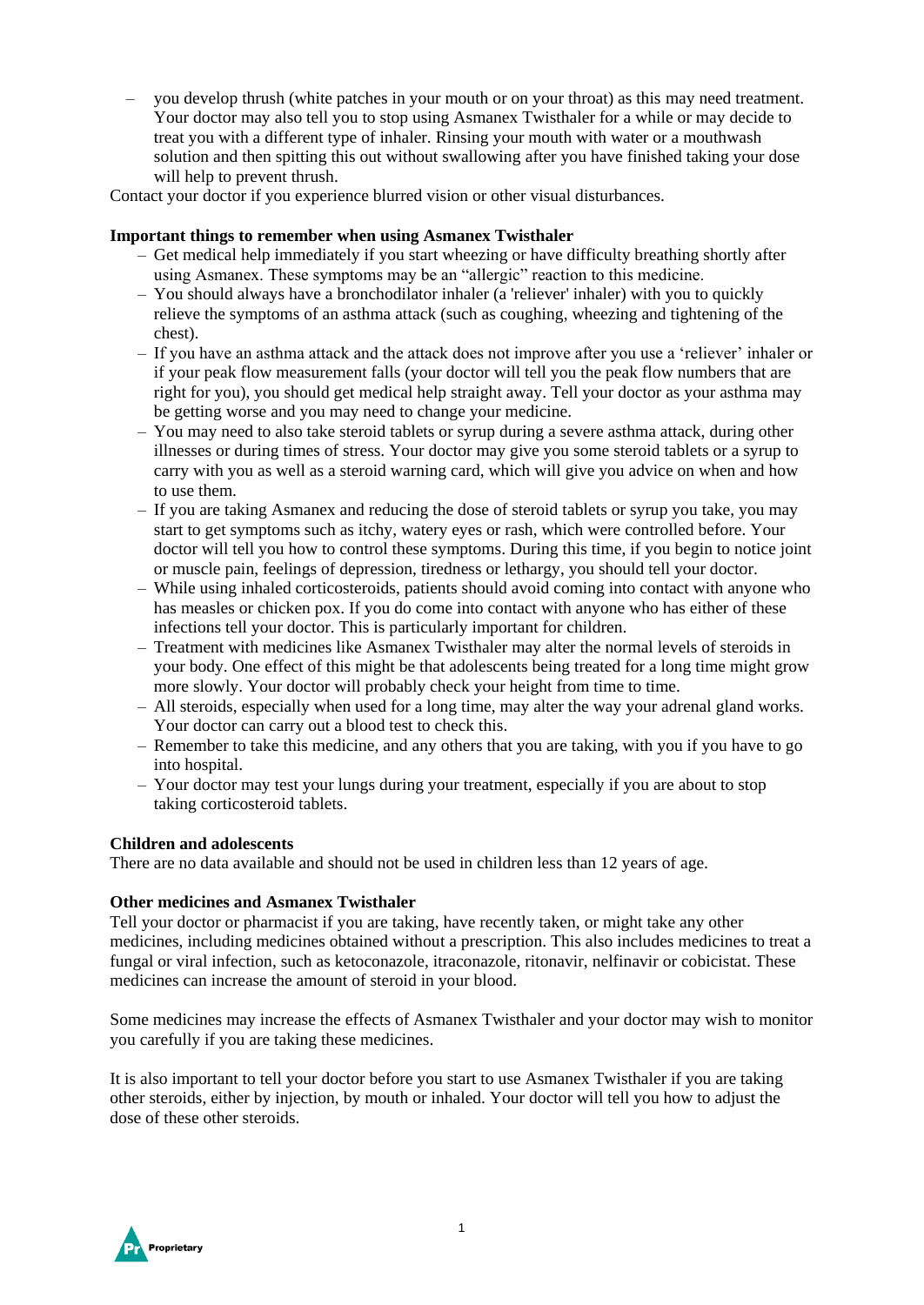# **Pregnancy and breast-feeding**

Ask your doctor for advice if you are pregnant, planning to become pregnant, or if you are breastfeeding.

# **Driving and using machines**

Asmanex Twisthaler is not likely to affect your ability to drive or use machines.

# **Asmanex Twisthaler contains lactose**

This medicine contains a small amount of lactose (4.64 mg per day is the maximum recommended daily dose). This amount does not normally cause problems in lactose intolerant people.

# **3. How to use Asmanex Twisthaler**

Make sure that you know how to use the Twisthaler properly. Take care not to drop the inhaler as this may cause the inhaler to malfunction. If you have any problems, ask your doctor or pharmacist. Make sure you know when and how many doses you should inhale. Your doctor should have told you and the instructions should be on the pharmacist's label. Always take this medicine exactly as your doctor or pharmacist has told you. **Do not change your dose unless your doctor has told you to.** Check with your doctor or pharmacist if you are not sure.

For adults (including patients over 65 years) and adolescents aged 12 years and over, with mild to moderate asthma, the recommended starting dose is 400 micrograms (1 dose or inhalation) once a day in the evening requiring Asmanex 400 micrograms Inhalation Powder however, for some patients the starting dose may be 200 micrograms (1 dose or inhalation) twice a day requiring Asmanex Twisthaler 200 micrograms Inhalation Powder. If your asthma is controlled, your doctor may reduce the dose to 200 micrograms (1 dose or inhalation of Asmanex Twisthaler 200 micrograms Inhalation Powder) once a day in the evening. Depending on your symptoms, your doctor may increase or decrease your daily dose to keep your asthma under control.

For patients with severe asthma who may be taking other steroid tablets or syrup, the usual starting dose of Asmanex Twisthaler is 400 micrograms twice a day, which is the highest recommended dose. After about one week of Asmanex Twisthaler treatment, your doctor may start to lower the dose of the other corticosteroid very slowly until you can stop taking it altogether. It may then be possible to lower the dose of Asmanex Twisthaler if your asthma is controlled well.

# **Instructions for the proper use of your inhaler**

Remember that Asmanex Twisthaler produces a very fine powder, which you must inhale into your lungs. You should be upright when using your Twisthaler. Follow these instructions carefully, to receive the correct dose.

Before removing the white cap, be sure the counter and the pointer on the cap are lined up. To open the inhaler, remove the white cap. Hold the inhaler upright, with the maroon base down. Grip the base and twist the cap anticlockwise to remove it. As you remove the cap, the inhaler's dose counter will count down by one.

Ensure that the counter on the maroon base and the pointer above the counter are in line with one another. Keep the inhaler upright once the cap is removed and before inhaling your dose. To inhale your dose,

- a) Remove the cap from your inhaler [Figure 1]
- b) Bring the inhaler up to your mouth, with the mouthpiece pointing toward you.
- c) Insert the mouthpiece of the inhaler in your mouth, close your lips around the mouthpiece, and then breathe in rapidly and deeply. [Figure 2]
- d) Remove the inhaler from your mouth and hold your breath for about 10 seconds, or for as long as is comfortable. Do not breathe out through the inhaler.
- e) To close the inhaler, replace the inhaler cap immediately after each inhalation. The cap must be fully replaced and turned to load the dose for the next inhalation. Do this by turning the cap clockwise, while gently pressing the cap down until a click sound is heard and the cap is fully closed. [Figure 3] The arrow on the cap must be fully lined up with the counter window. [Figure 4]

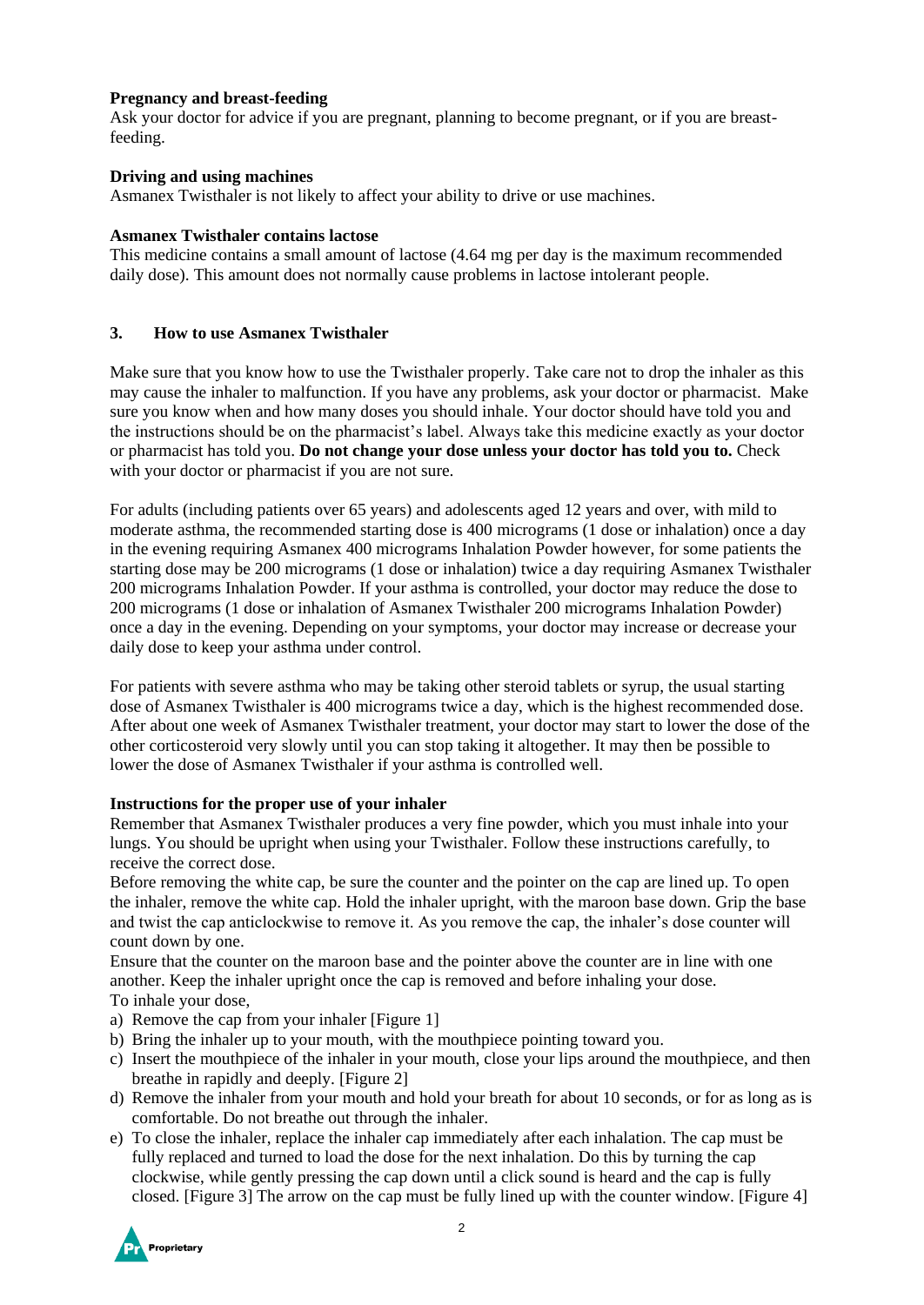

After you have finished taking your dose, rinse your mouth with water or a mouthwash solution and then spit this out without swallowing. This will help to prevent thrush.

Keep your inhaler clean and dry at all times. Clean the outside of the mouthpiece with a dry cloth or tissue. Do not wash the inhaler; avoid contact with water.

At the base of the inhaler there is a window, which contains a counter. This shows the number of doses that are left in the inhaler. Do not use Asmanex Twisthaler if the counter is not working properly. Take it to your doctor or pharmacist.

When you see "01" in the counter window, this means that there is only one dose left in the inhaler. After dose 01, the counter will read "00", the cap will lock, and you will not be able to use the inhaler again. You should then throw the inhaler away.

To make sure you always have enough medicine get a repeat prescription from your doctor before your inhaler is empty.

There is no set time for how quickly your treatment will take to work. Some patients may get some relief within 24 hours after starting treatment; others may not get the maximum benefit for one to two weeks or longer. Your doctor will tell you how long to use Asmanex Twisthaler for.

#### **If you use more Asmanex Twisthaler than you should:**

It is important that you take your dose as stated on the pharmacist's label or as advised by your doctor. You should not increase or reduce your dose without seeking medical advice. If you accidentally take a larger dose than you were told to, tell your doctor.

#### **If you forget to take Asmanex Twisthaler:**

If you miss a dose just take the next dose when it is due. Do not take a double dose to make up for the forgotten dose.

#### **If you stop taking Asmanex Twisthaler**

# **Do not suddenly stop using Asmanex Twisthaler even if your asthma seems to be better. Speak with your doctor first.**

Your symptoms may come back if you stop using this medicine before your doctor has told you to do so. If you think that your asthma is not getting any better or seems to be getting worse, after you have started using Asmanex Twisthaler go back and see your doctor.

If you have any further questions on the use of this medicine, ask your doctor or pharmacist.

#### **4. Possible side effects**

Like all medicines, this medicine can cause side effects, although not everybody gets them.

#### **Stop taking Asmanex Twisthaler and talk to your doctor immediately if you have any of the following symptoms:**

Symptoms of a serious allergic reaction include swelling of your eyes, face, lips, mouth, tongue or throat which may cause difficulty in swallowing or breathing, itchy rash, feeling faint and light headed which may cause you to collapse.

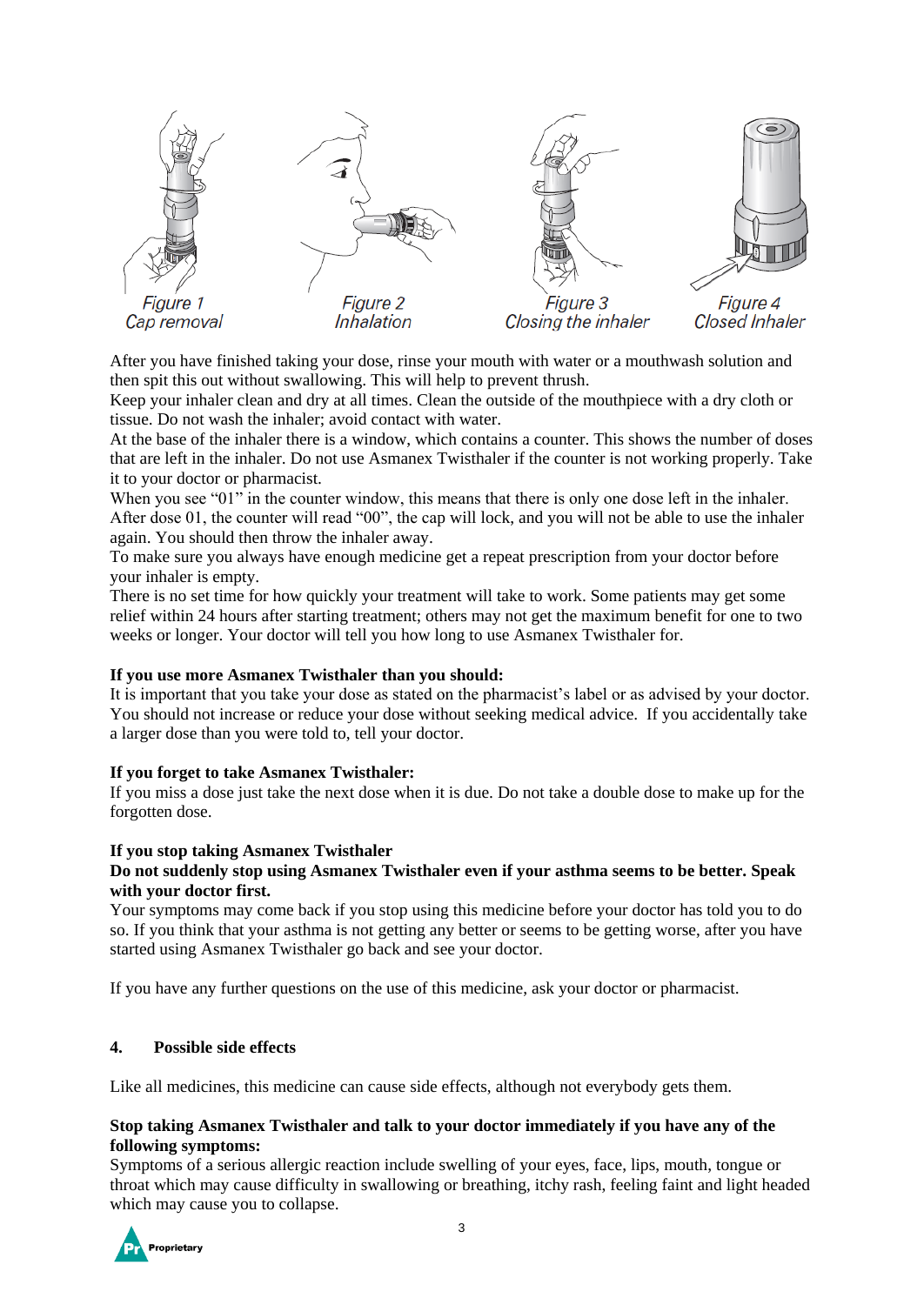If you notice an increase in coughing, wheezing, difficulty breathing or shortness of breath immediately after inhaling the medicine use your "reliever" inhaler and contact your doctor straightaway. You should not use Asmanex Twisthaler again until you have seen your doctor. It is possible to have allergic (hypersensitivity) reactions to inhaled steroids. If this happens you may notice skin rash, itching and redness and swelling of the eyes, face, lips and throat. If you have any of these symptoms you should contact your doctor straightaway. You should not use Asmanex Twisthaler again until you have seen your doctor.

The most commonly reported side effects include candida infection (thrush) in the mouth or throat (this appears as white patches), hoarseness, a sore throat or headache. Tell your doctor as soon as possible if you develop any of these side effects.

Other uncommon (may affect up to 1 in 100 people) side effects include dry mouth and throat, indigestion, weight increase and rapid or pounding heartbeat (palpitations). Contact your doctor if you notice any of these symptoms.

Rarely (may affect up to 1 in 1,000 people), patients using inhaled steroids, including Asmanex Twisthaler, develop increased pressure in the eye (including glaucoma) or cataracts.

Not known (frequency cannot be estimated from the available data): blurred vision.

Contact your doctor if your vision is blurry or if you have eye pain.

Other possible side effects of steroids include slowing or change in the growth pattern in adolescents and thinning of the bones. Sleeping problems, depression or feeling worried, restlessness, nervousness, excitability or irritability may also occur with the use of inhaled corticosteroids. These effects are more likely to occur in children. Steroids may also affect your adrenal gland, causing weakness, fatigue or dizziness and faintness when standing for a long time or after getting up from a sitting position. These effects are much less likely to occur when taking inhaled corticosteroids than with steroids taken by mouth.

#### **Reporting of side effects**

If you get any side effects, talk to your doctor or pharmacist. This includes any possible side effects not listed in this leaflet. You can also report side effects directly via HPRA Pharmacovigilance, website: www.hpra.ie. By reporting side effects, you can help provide more information on the safety of this medicine.

# **5. How to store Asmanex Twisthaler**

Keep this medicine out of the sight and reach of children.

Do not use this medicine after the expiry date which is stated on the carton, foil pouch and label after {abbreviation used for expiry date}. The expiry date refers to the last day of that month. Do not store above 30 °C. Do not refrigerate or freeze.

Store each Twisthaler in the original package in order to protect from moisture until it is needed, and then use it within 3 months of first opening. Only open one Twisthaler at a time.

Do not throw away any medicines via wastewater or household waste. Ask your pharmacist how to throw away medicines you no longer use. These measures will help protect the environment.

#### **6. Contents of the pack and other information**

#### **What Asmanex Twisthaler contains**

- The active substance is mometasone furoate. Each inhalation contains 400 micrograms.
- The only other ingredient is lactose anhydrous (which contains trace amounts of milk proteins).